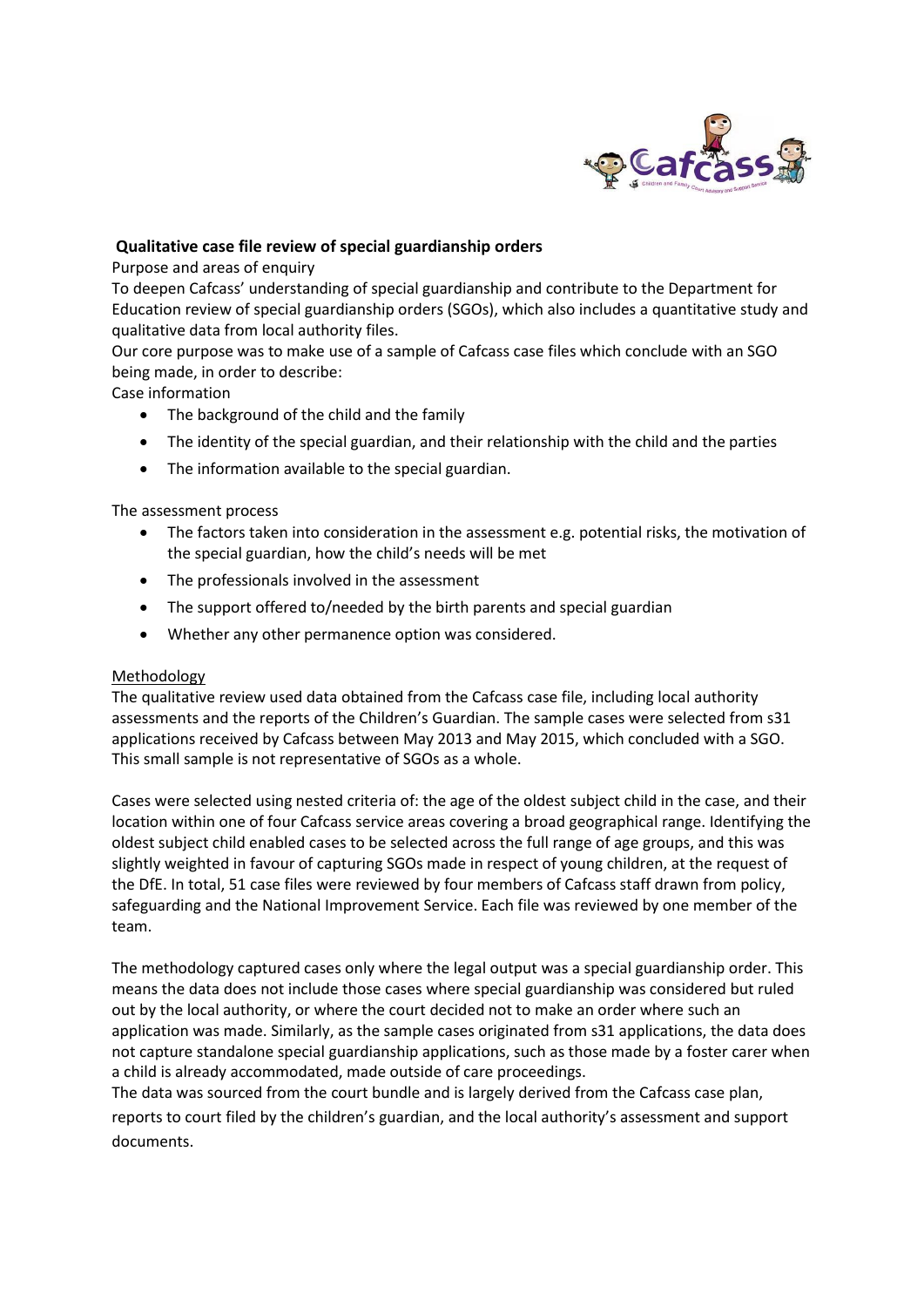# Findings **Child and family information**

All but one of the families were known to the local authority prior to proceedings, with some level of intervention and support, including attempts at reunification. Some families had been involved in previous care or private law proceedings.

Risks within the birth family included some or all of the following factors: domestic abuse, drug/alcohol misuse, parental mental health, chaotic lifestyle, and a lack of engagement with services. Some parents were young, were recognised as vulnerable adults,1 and/or had themselves been removed from their birth families. As is commonly the case where concerns relate to parental lifestyles, proceedings had been instigated primarily due to neglect. Reunification did not seem to be a viable option, due to the chronic risks in the case and earlier unsuccessful attempts at support. When proceedings started, almost all children in the sample were in a form of 'alternative' care; some as a result of emergency measures, and others through informal placements made by the family. Some older children remained at home on supervision orders, while some very young children were in mother and baby placements. The children not in their parents' care were split fairly evenly between friends and family placements, and unrelated foster carers, though the former were slightly more prominent in this sample.

Older children had witnessed serious domestic abuse and/or experienced multiple placements; some exhibited 'disturbed' or sexualised behaviour, and were aggressive or challenging. Some younger children were reported to have developmental delay, to be affected by mother's drug or alcohol use during pregnancy, injuries, attachment disorder, and to have experienced a lack of stimulation. Children removed at or shortly after birth may not have suffered the adverse experiences of some of the older children within the sample.

Most of the special guardians came from the child's family, with maternal family members being more likely applicants within this sample. Others were current or former foster carers of the child, or family friends.2 Birth parents were generally in favour of the SGO, the inference being that this was preferable to long-term out of family care. In some cases the birth parents voiced initial concerns with the placement, particularly if they did not have a positive relationship with the prospective special guardians (hereafter referred to as the 'applicants').

# **What is working well?**

Around half of the orders reflected the intended use of special guardianship, as set out in the DfE consultation paper, as a permanence option for 'a significant group of children' including older or more difficult to place children, and those already settled with a relative or foster carer.

Case example: a special guardianship order was made to the foster carers of a 4 year old child with behavioural problems, who had 'thrived in their care'. They had built up a good relationship with the child's mother and, although originally seeking a long-term foster placement, they reconsidered during proceedings and received support from the local authority as they moved towards being special guardians.

Case example: four children (aged 10 to 15 years) moved to the care of family members following the death of their mother. The family was not known to the local authority. The children felt secure with the applicants and were interviewed as part of the assessment.

Case example: two children, aged 4 and 7, had been exposed to enduring domestic abuse at home. There was a history of neglect, and substance misuse by both parents. The older child was receiving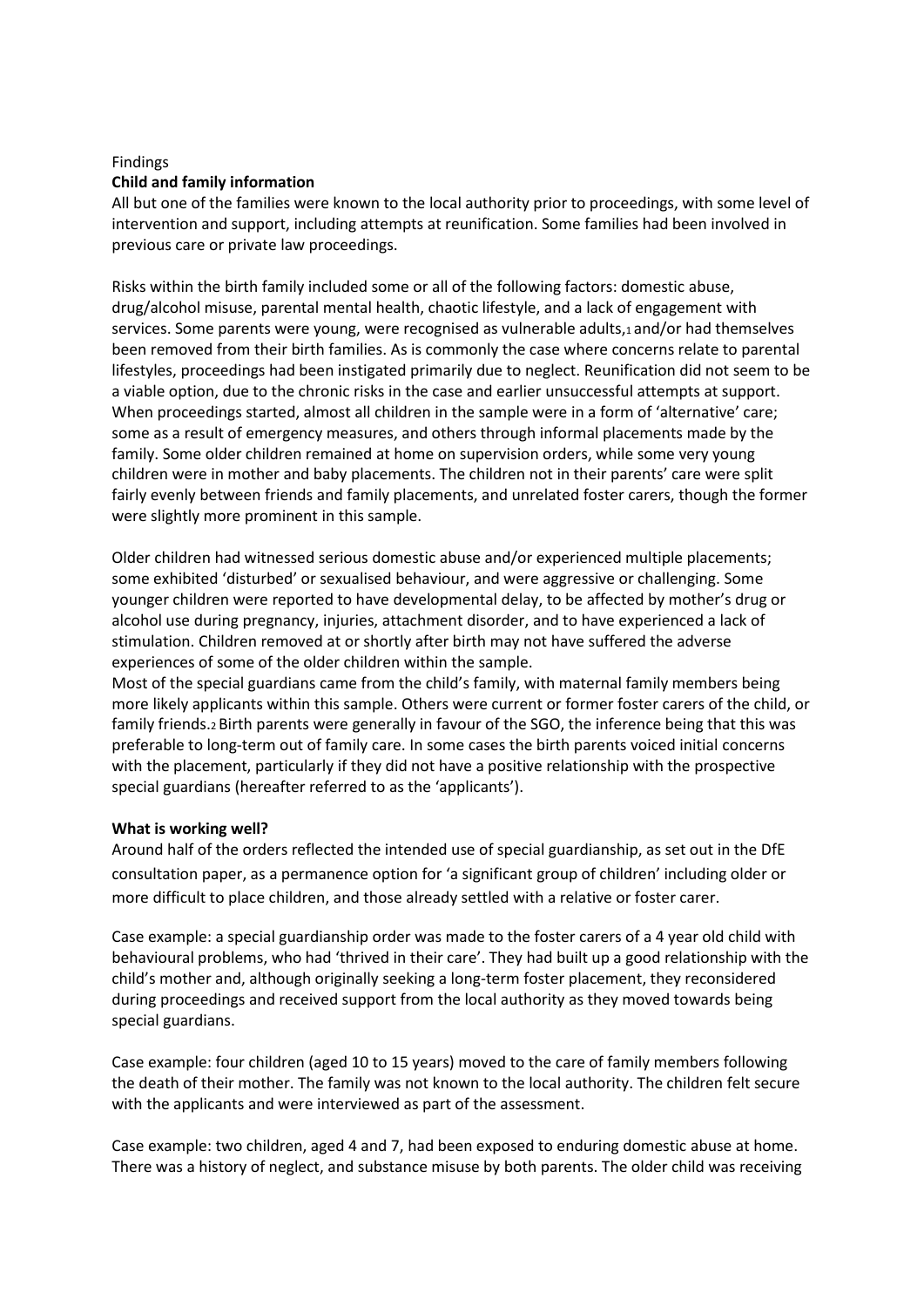support for anxiety, and the young child displayed behavioural issues including aggression. A special guardianship order was made to maternal family members with whom the children had previously lived for seven months, establishing a strong bond.

Within special guardianship assessments, extended family members were described as 'fully committed to caring for the child' and 'not fazed' by the commitment and hard work required. Some applicants were already providing, or had previously provided, care for another child within the family, or had cared for the subject child. This was seen, by professionals, as a strength over and above the family connection. The assessments focused on the support available within the extended family and community, the importance of the family in facilitating contact with birth parents, and in some cases keeping sibling groups together or in contact.

Case example: special guardianship was considered to be in the child's best interests, to maintain a relationship with parents and half-siblings. The child had a number of health needs and the applicant (maternal grandmother) evidenced her ability to care for the child and manage the regular contact. Case example: the applicant had previously fostered the child, and the assessment concluded that she had the required experience, knowledge, and awareness of the child's needs. Special guardianship was favoured as it enabled the child to maintain a relationship with their grandparents and mother, and contact with the father on an annual basis.

Where the child had an existing relationship with the applicant(s), assessments described children being 'relaxed and confident', 'alert and responsive' and 'safe and comfortable' when in their care. New babies with early placements were reported to have 'bonded well' and 'formed secure attachments'. Generally, older children were interviewed as part of the assessment process. While some expressed a desire to return home, or were reluctant to share their views with professionals, others were 'keen to be placed', particularly where they had previously lived with the applicant(s) or had enjoyed consistent unsupervised contact.

Researchers noted the 'thoroughness' of some assessments, including those where significant time had been spent interviewing applicants, where the long term implications of special guardianship had been discussed, and where extensive safeguarding checks had been undertaken.

Case example: the assessment was extremely thorough in terms of the enquiries – ten interviews with the applicant – and the content, which explored relevant aspects of the applicant's history and how this might affect her parenting both now and over the course of the child's life.

Case example: the assessment explored the applicants' decision some years earlier that a child within their family, who they had been fostering, should be adopted (not by them). This had been due to her emotional and behavioural issues, and their family needs at that time.

Case example: thorough checks were undertaken including references. There were interviews with the applicants and their children. The detailed assessment considered the applicants' understanding of the challenges they may face, particularly in respect of the child's behaviour, in the context of the child's experiences.

Whilst our primary purpose was to describe the assessment of special guardians, we formed tentative views as to the appropriateness of the placements, using a three-part typology: robust;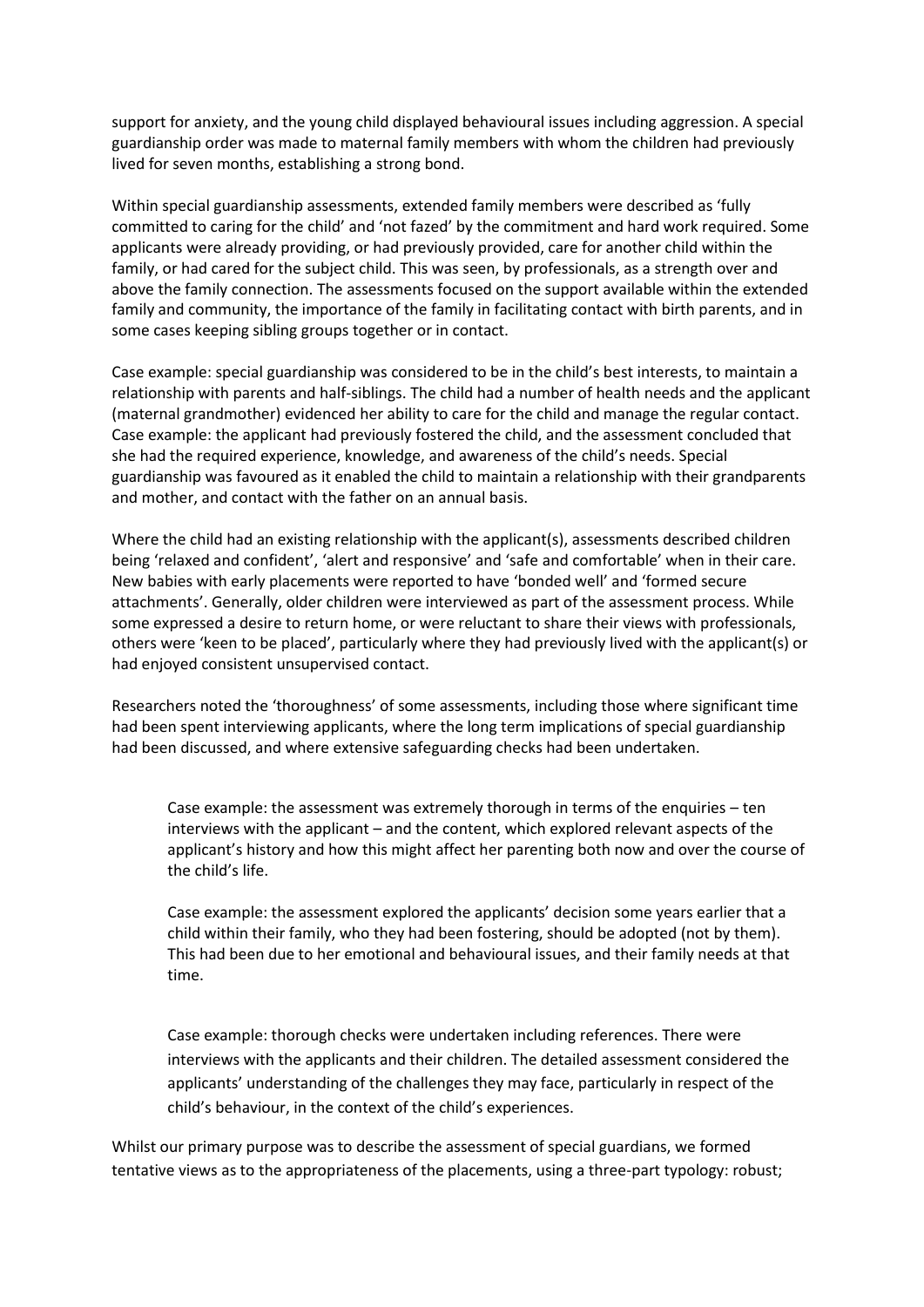suitable; may not meet all of the child's long term needs. The results, set out below, show that we considered about four-fifths of cases reviewed to be robust or suitable. There was, however, a concerning minority of placements which appeared unlikely to meet the child's needs in the long term. No inferences about SGOs as a whole should be drawn from these figures.

|                                                                                   | <b>Number of Cases</b> |
|-----------------------------------------------------------------------------------|------------------------|
| A robust placement for the child                                                  | 25                     |
| Suitable placement for the child given circumstances and possible<br>alternatives | 16                     |
| A placement that may not meet all of the child's long term needs                  | 10                     |

### **What were the concerns?**

### *Variability in the assessment process*

The case files in this sample contained a range of different assessment types, authored by a range of professionals including the child's social worker, independent social workers, and professionals from the local authority's fostering/kinship/family and friends team. Some assessments were jointly authored.

The templates used for assessments, particularly within local authority kinship teams, presented historic family detail, sometimes with little focus on the subject child or the applicant's ability to care for them. Other assessments offered greater analysis. One template used headers such as 'prospective carers' understanding of the child's needs and how they envisage they would meet them', and 'motivation for wanting to care for the child'. This template stood out because it promoted some consideration of what the child's needs might be, in the light of prior experience and future development, not just in the next few months but throughout childhood. This was of particular relevance where, for example, older grandparents were proposing to take care of infants. In this regard the template seemed better aligned to regulation 12 (Special Guardianship Regulations 2005), than those used by other authorities.

### *Scrutiny of placements*

The research team recorded, on the basis of the selective scrutiny of case files, concern about the long term implications of SGOs for some children and applicants. These cases generally featured a combination of some level of risk or potential unsuitability, and a child for whom other forms of permanence may have been suitable by virtue of their age and/or experiences.

Case example: a young child was placed with neighbours by the birth parents and lived with them for six months before being removed by the local authority. The court later returned the child to the neighbours, as special guardianship applicants. There was a positive SGO assessment but the local authority concluded the neighbours were unable to safely care for the child, raising concerns about their capacity and the difficulties they faced in their community, in which the birth parents resided. The court discussed the merits of a child arrangements order but it was considered this would not provide sufficient stability for the child. There was no plan for the birth parents to have contact.

Case example: a special guardianship order was made to a grandparent who initially declined to be assessed. The grandparent lived in a one-bedroom flat and had concerns that caring for the young child would affect their relationship with their partner, who lived in the home and who was opposed to long-term care.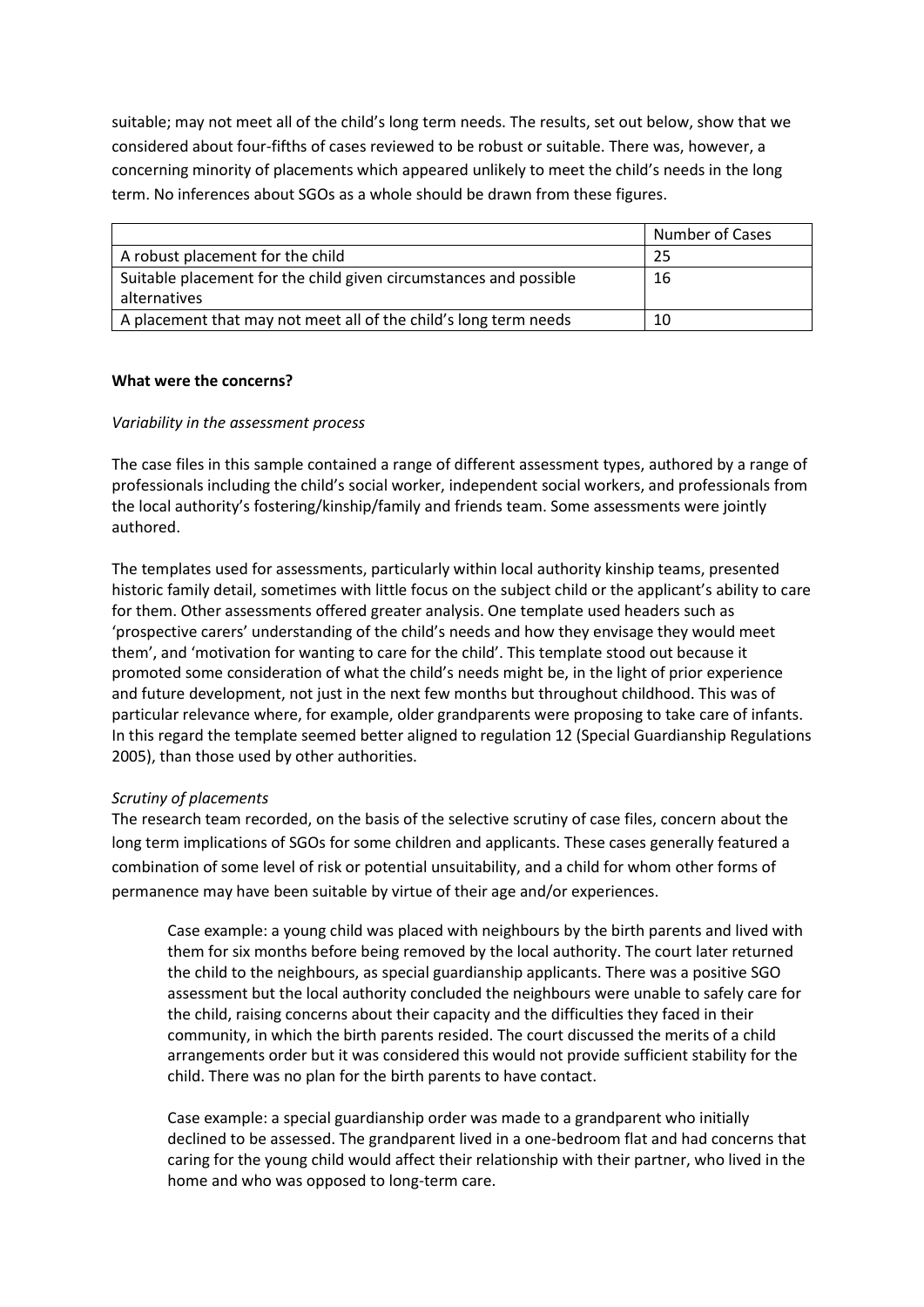Case example: it was unclear from the case file whether the applicants – the child's grandparents – were fully aware of the child's experiences and behaviour concerns. The grandmother was undergoing treatment for cancer.

Risks within birth families, identified in the case file, included sexual abuse, drug/alcohol misuse, and criminal behaviour. In extended family and friends placements, risks included the applicants' lack of parenting experience and a lack of an existing and assessed relationship between the child and applicant.

The research team found examples of grandparents apparently minimising their own physical or mental health concerns, or failing to disclose potential risks to the child. In some cases this appears to have been done with good intentions, to secure the child's placement, by downplaying issues of depression, mobility, or illness. Physical health was not always explored within the context of the child's future experiences, such as who would play with the child, or take them to social activities. This was exemplified by a case in which a young child was placed with applicants already in their 60s with existing physical health difficulties. In other cases, grandparents appeared not to fully appreciate the circumstances that led to the child being removed, and may have experienced their own difficulties in parenting a child or grandchild. This was not always robustly probed within the assessment process, which focused on the positive factors such as the family connection and associated commitment to the child, and the possibility of concluding proceedings within a timely manner for the benefit of the child.

Potential risk factors identified by the researchers within the case file included: placement with grandparents whose children had been temporarily removed by the local authority a few years earlier following a physical assault; placement with grandparents where concerns had been raised about the sexual offending of their own children, one of whom was still living in the home; and placement with a grandparent with a long-term drug addiction. While there was some evidence in the case file of how these risks would be mitigated (for example a detailed support plan to address drug use), in others there was a feeling that undue weight may be given to a family placement above other permanence options.

Case example: a child was placed with the maternal grandfather and his wife. The quality of the relationship between the child and these applicants was unclear within the case file. The local authority assessment recorded that the child 'has a right to be raised in the family that prioritises his welfare but that can still ensure his parents, in particular his mother, play an important role in his life'.

#### *Timescales*

Special guardianship was not always the initial plan of the local authority. Child arrangements orders (CAOs) featured as an initial plan in some cases where the child had been placed with a carer informally, by the birth parents, before proceedings. In one such case, the local authority concluded a CAO would not provide sufficient stability to the child, given the mother's presentation during proceedings (which included making threats to the applicants). Adoption was initially sought in some cases where it was considered that a more robust legal status was required for the child, and/or there should be no contact to the birth family.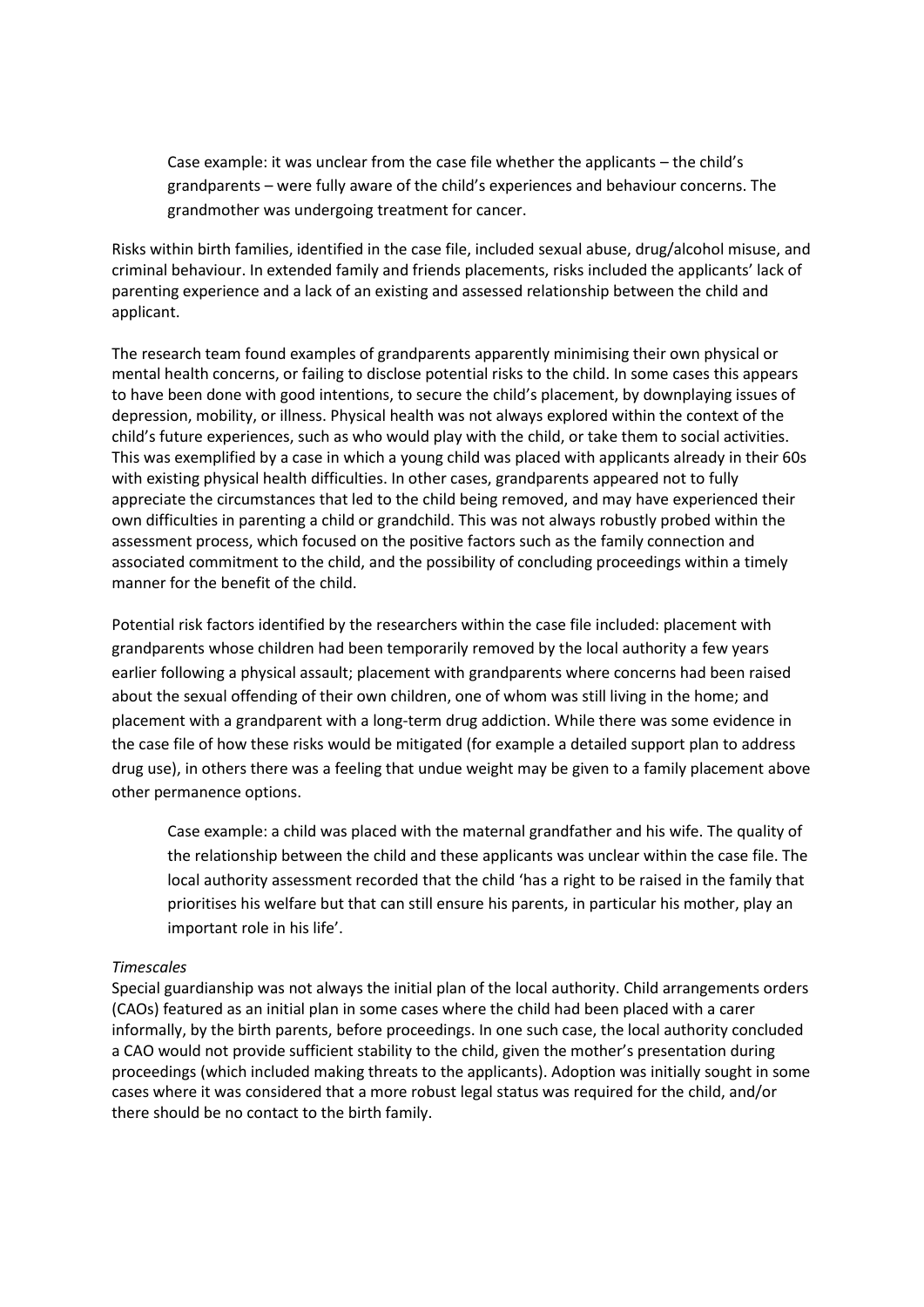In some of the cases, the local authority was without a robust contingency plan in respect of families receiving services. Professionals raised concerns about delays in bringing court proceedings, failing to assess family members, and a lack of clarity in plans for children.

In two cases in the sample, special guardianship orders were made to people who had not, or had only very recently, met the subject children. In one case the applicants, who were part of the maternal extended family, had not met the children's mother and the case file described 'complex family relationships' featuring some safeguarding concerns in the extended maternal family.

The timescale of proceedings, in some cases, may not have allowed sufficient time for applicants to fully understand the role, or to make informed decisions, particularly given their lack of familiarity with court processes, the fact that they are being assessed, and their wish to do the 'right thing'. Where applicants were provided with legal advice, this was sometimes funded by the local authority. There was little evidence in the assessments of in-depth consideration of motives, challenges, prospective difficulties, or the ways in which the placement might affect the special guardians themselves.

Case example: the case file recorded that the birth parent and applicant were 'unhappy with the lack of consultation between them both and the social worker', with the applicant feeling that 'the idea of a SGO has been presented to the family [as if] she requested this order […] she believes that the local authority has not explained the implications of a SGO or the support plan'.

## *Support plans and contact*

Support plans ranged from robust arrangements for the applicant(s), the child and, in some cases, the birth parent(s), to more of a setting out of the local authority's expectations. In the former category, plans included six or twelve month supervision orders, contact supervised by the local authority, financial assistance, invitations to workshops on attachment and difficult behaviour, access to support services for foster carers, a CIN plan, and support to complete life story work with the child. In the latter category, support plans focused only on financial assistance, with access to universal services.

Contact with birth parents was generally seen as a benefit of SGOs, even when there were risks associated with this, or the birth parents' lifestyle made it seem unlikely that they would play a consistently positive role in the child's life. The management of contact formed a substantial part of most support plans and, commonly, parents were seeking more contact than was recommended or supported by the local authority.

The pressure of managing potentially complicated family relationships was evident in the sample cases. Grandparents may already have struggled, within proceedings, to limit contact between the child and family members. This could be due to proximity – some birth parents lived in the same street, or house, as the child – or because of a strong desire among family members to maintain contact with the child. Some applicants received threats from, or were assaulted by, the parent(s) during proceedings.

Case example: the applicants had complained about the local authority's failure to provide adequate support and to assist when the birth parents' demands for contact had disrupted the child's placement a year earlier.